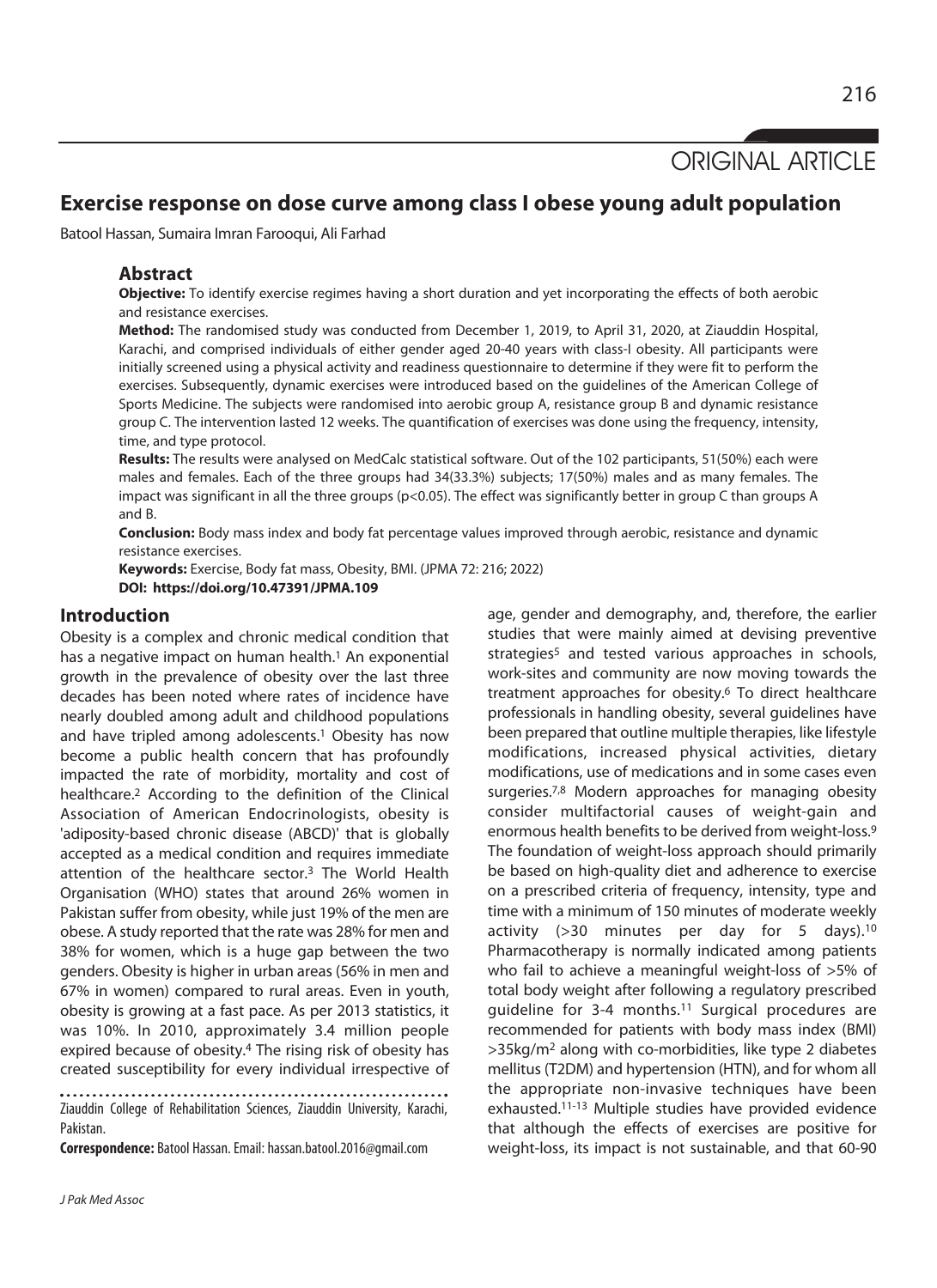minutes of exercise under close supervision is recommended for effective weight-loss.13 Adherence to an exercise regimen among the general population is poor mainly due to the commitment of time required to complete a single exercise session.13,14 Therefore, clinicians and healthcare providers are supposed to devise a concept of tailored exercise programme that could be time-effective.15 Evidences have revealed that type and amount of exercise are effective in weight-loss.13 Therefore, quantification in terms of mode, frequency, duration and intensity should be well documented to facilitate adoption and maintenance of habitual exercise. Besides, physical activities, including aerobic or resistance exercises or high- and low-intensity training, do not much affect weight-loss and that their only observable impact was of intensity, as it reduces time commitment.<sup>13</sup>

The current study was planned to identify exercise regimes having a short duration and yet incorporating the effects of both aerobic and resistance exercises.

# **Subjects and Methods**

The randomised study was conducted from December 1, 2019, to April 31, 2020, at Ziauddin Hospital, Karachi. After approval from the institutional ethics review committee, the sample was rasied from among adults of either gender aged 20-40 years with with BMI 30-39.9kg/m2. Those having undergone recent surgery, known cardiac disease or any comorbidity that could limit exercise ability were excluded.

Sample size calculation was calculated by World Health Organization Software named as "sample size determination in health sciences".16 A previous study conducted in Pakistan 2018, titled as "Effects Of Endurance And Resistance Training On Body Composition"17 was considered to calculate sample size. Considering 95% of confidence level, power of test 80% and a mean difference of 3.8 a sample size of 102 was calculated.

After taking informed consent from each subject, they were initially screened using a physical activity and readiness questionnaire, and were then randomised using the envelope method of simple random sampling technique into three equal groups with uniform gender distribution into aerobic group A, resistance group B and dynamic resistance group C.

The exercise sessions lasted 12 weeks based on the guidelines of the American College of Sports Medicine and the quantification of exercises was done using the Frequency, Intensity, Time and Type (FITT) protocol18 (Figure). The training



Figure: Exercise prescription based on American College of Sports Medicine (ACSM<sub>guidelines (frequency, intensity, time and type [FITT] protocol).<sup>18</sup></sub>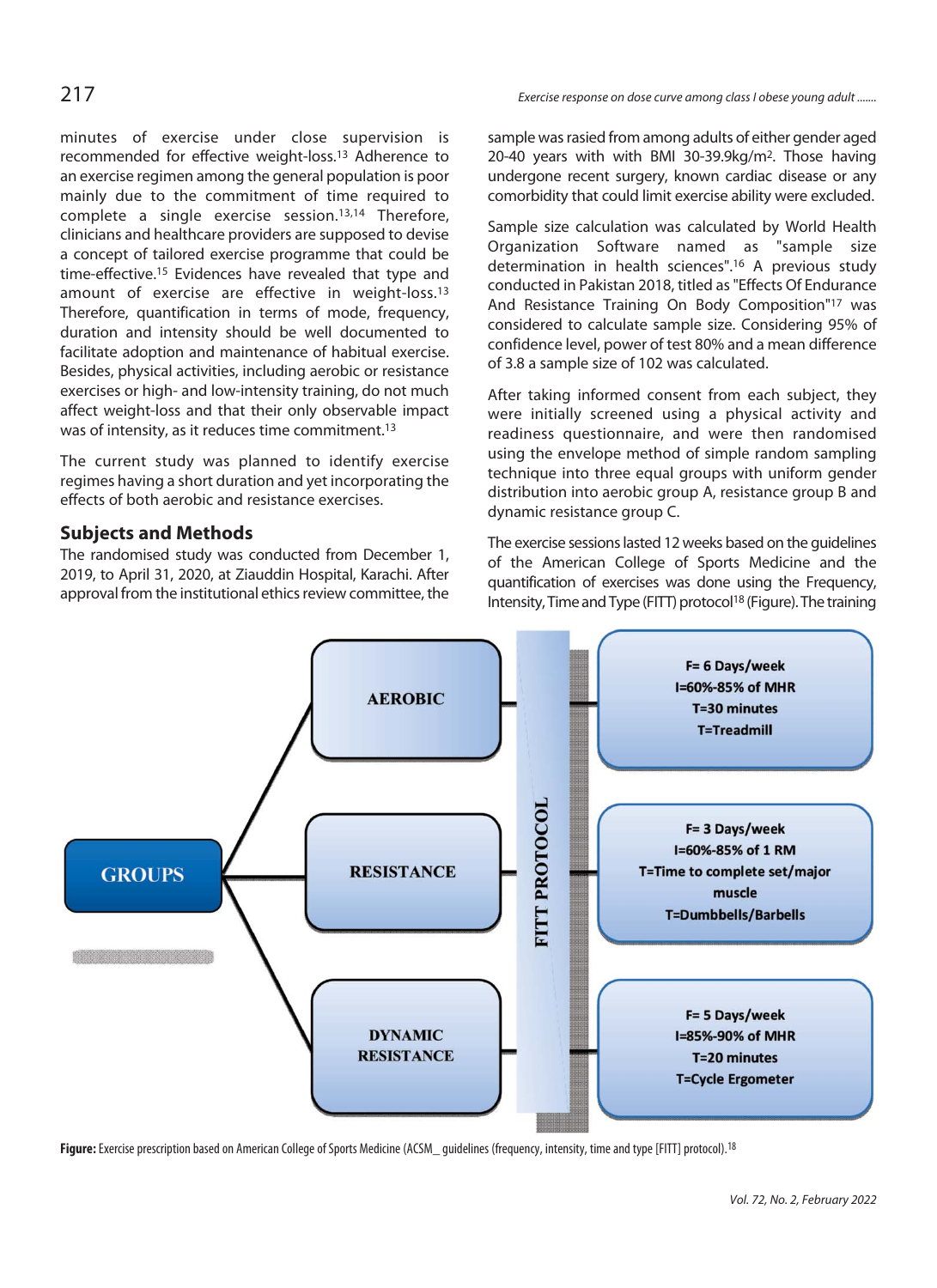sessions were conducted at the institutional fitness gym based on warm-up 5-10 minutes, followed by conditioning phase of 20 minutes and a cool-down phase of 5-10 minutes.

Dynamic light aerobic warm-up exercises were performed by the participants for 5-10 minutes before the start of the conditioning. Two different exercises that were performed included high-knee in which the knees were lifted as high as possible in such a manner that both feet were at one time above the ground, and the jumping jack exercise in which a simultaneous movement of upper and lower limb was performed in a manner that every time during a jump the arms were thrusted over the head while the foot moved out to the side and than returned to the original position. There were 10 repetitions of both the exercises.19

In group A, aerobic exercise was performed with the frequency of 6 days per week for 30 minutes per day. The patients were informed about the cardiac prodromal symptoms, like shortness of breath, dizziness and chest discomfort that might develop during exercise and were advised to immediately inform the physical therapist. The therapist, standing beside the treadmill, instructed the patient to stand in a walking position on the treadmill with hands holding the handrail while keeping the shoulders relaxed. The exercise intensity was set at 60- 85% of maximal heart rate (MHR) by using the Karvonen formula.19 The exercise was started at a slow pace and was then gradually increased up to a speed within the range of 60-85% of MHR. For precautionary purposes, a safety clip was attached to the patient's clothes for the emergency shut-off of treadmill in case of a fall.

In group B, the protocol was based on strengthening exercises of 10 major muscle groups: biceps, triceps, pectoralis major, deltoid, latissimus dorsi, abdominals, back extensors, hamstrings, quadriceps and calf. The intensity of the weight-bearing exercises was set at 6080% of 1 Repetition Maximum (RM), performed at a frequency of 2-3 days a week using dumbbells.20

In group C, the modified wingate protocol was used that comprised 20 minutes of training on a cycle ergometer. One minute of cycling with resistance was performed at 85-90% of MHR followed by one minute of cycling with no resistance. The protocol was performed 10 times for a duration of 20 minute for five days a week.21

The cool down phases lasted 5-10 minutes during which low-intensity, long-hold stretching was performed of the lower and upper limbs.

The body fat composition of the participants was calculated using the skin fold thickness method. The body fat percentage (BF%) was calculated every day before and after the training session and was compared postintervention. BMI was calculated using the standard formula and readings were recorded daily after each session. Dose-response analysis of the outcome was done using a probit regression curve for determining the dosage of exercises to get the desired responses independently in male and female populations.22

Data was analysed using MedCalc statistical software using Paired sample t test, one-way analysis of variance (ANOVA), Wilcoxon test, Kruskal-Wallis test and post-hoc analysis, as appropriate, were used. P<0.05 was considered significant.

### **Results**

Of the 102 participants, 51(50%) each were males and

**Table-1:** Gender-based division of the participants in the three groups.

| <b>Groups</b>             | Male | <b>Female</b> | <b>Total</b> |
|---------------------------|------|---------------|--------------|
| Aerobic                   | 17   | 17            | 34           |
| Resistance                | 17   | 17            | 34           |
| <b>Dyanmic Resistance</b> | 17   | 17            | 34           |
| Total                     | 51   | 51            | 102          |

**Table-2:** Intra-group pre-post analysis of body mass index (BMI) at 95% confidence interval (CI).

| Items/                             | N  | Mean Age | Mean in             | Mean in              | Mean            | 95% CI             | p-Value | <b>Value of</b>       | <b>Remarks for</b> |
|------------------------------------|----|----------|---------------------|----------------------|-----------------|--------------------|---------|-----------------------|--------------------|
| <b>Variables</b>                   |    | in years | $kq/m^2 \pm SD$ Pre | $kg/m^2 \pm SD$ Post | Difference + SD |                    |         | <b>Normality Test</b> | <b>Normality</b>   |
| <b>Group A: Aerobic</b>            |    |          |                     |                      |                 |                    |         |                       |                    |
| Male                               | 17 | 32       | $29.57 \pm 0.45$    | $24.74 \pm 0.63$     | $-4.83 \pm 0.4$ | $-5.04$ to $-4.62$ | < 0.001 | 0.81                  | Accept             |
| Female                             | 17 | 29       | $29.69 \pm 0.39$    | $25.04 \pm 0.76$     | $-4.64 + 0.56$  | $-4.93$ to $-4.35$ | < 0.001 | 0.66                  | Accept             |
| <b>Group B: Resistance</b>         |    |          |                     |                      |                 |                    |         |                       |                    |
| Male                               | 17 | 34       | $28.58 \pm 1.04$    | $26.45 \pm 1.09$     | $-2.42 + 0.19$  | $-2.52$ to $-2.33$ | < 0.001 | 0.92                  | Accept             |
| Female                             | 17 | 30       | $28.41 \pm 1.34$    | $25.97 \pm 1.34$     | $-2.44 + 0.21$  | $-2.55$ to $-2.33$ | < 0.001 | 0.44                  | Accept             |
| <b>Group C: Dynamic Resistance</b> |    |          |                     |                      |                 |                    |         |                       |                    |
| Male                               | 17 | 33       | $29.01 \pm 0.92$    | $23.75 \pm 0.83$     | $-5.25 + 0.30$  | $-5.41$ to $-5.10$ | < 0.001 | 0.41                  | Accept             |
| Female                             | 17 | 31       | $29.13 \pm 0.9$     | $24.55 \pm 1.09$     | $-4.57 + 0.70$  | $-4.94$ to $-4.21$ | < 0.001 | 0.49                  | Accept             |

SD: Standard deviation. Remarks: 'Accept' represents the assumption for normal distribution of data which was was established by applying a D'Agostino Pearson test for normal distribution of differences.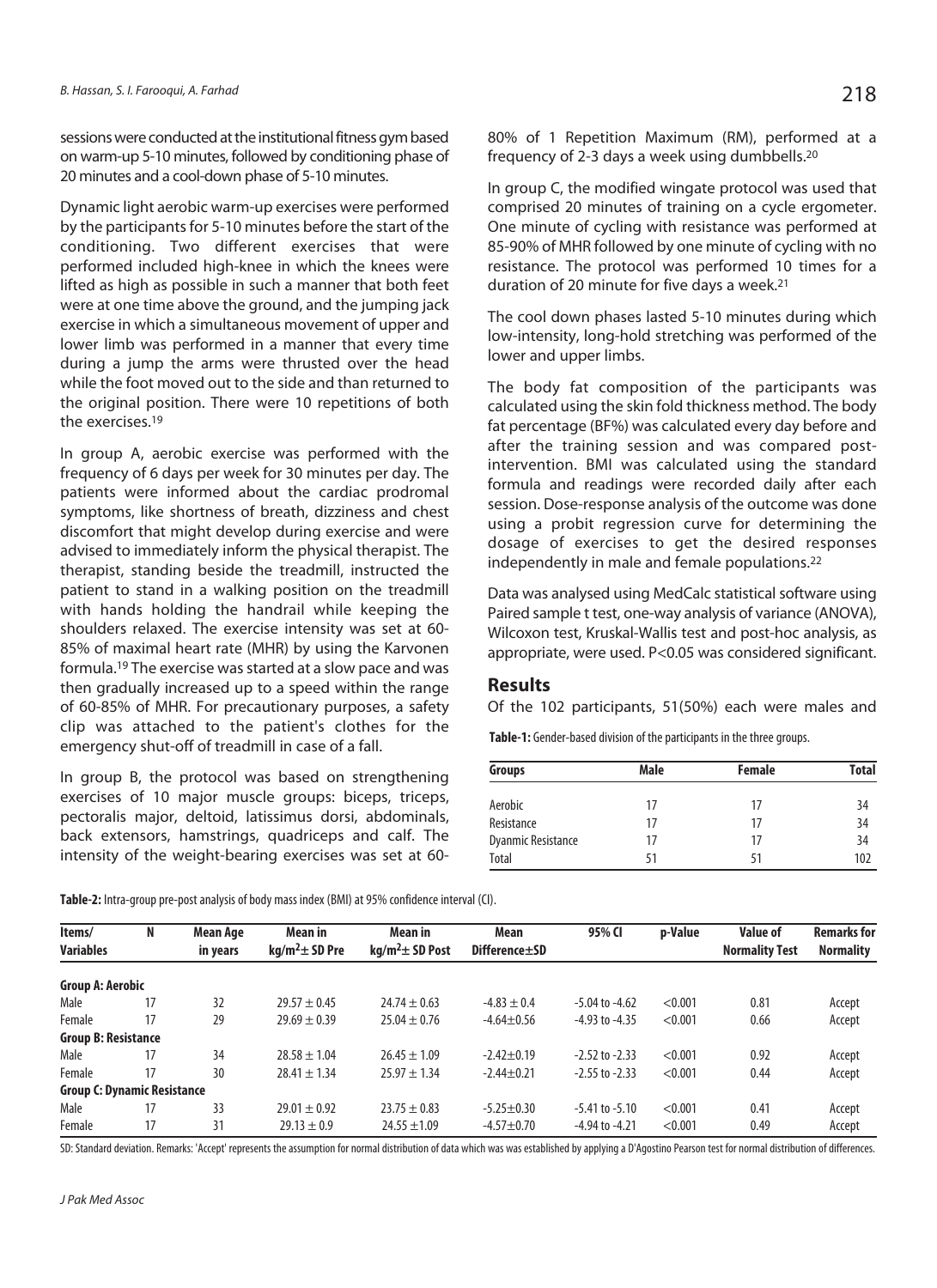# 219 Exercise response on dose curve among class I obese young adult population

**Table-3:** Inter-group analysis at 95% of confidence interval (CI).

| <b>Items/Variables</b>                                   | Mean Square    | F-ratio | p-value |
|----------------------------------------------------------|----------------|---------|---------|
| <b>Males</b>                                             |                |         |         |
| Between Groups<br><b>Within Groups</b>                   | 39.59<br>0.097 | 408.14  | < 0.001 |
| <b>Females</b><br>Between Groups<br><b>Within Groups</b> | 26.71<br>0.28  | 92.84   | < 0.001 |

females. Each of the three groups had 34(33.3%) subjects; 17(50%) males and as many females (Table-1).

The impact was significant in all the three groups and in both genders (p<0.05) (Table-2).

Statistical values suggested a significant difference in the ratio of mean square (p<0.025) for both male and female subjects (Table-3).

**Table-4:** Student-Newman-Keuls pairwise comparison test at 95% of confidence interval (CI) (two-tailed hypothesis assumption).

| Factors/                  | Group                                   | N  | <b>Factors Mean</b> | <b>Factors</b> | <b>Factor Differences</b> | <b>Value of</b>       | <b>Remarks for</b> |
|---------------------------|-----------------------------------------|----|---------------------|----------------|---------------------------|-----------------------|--------------------|
| <b>Variables</b>          | Comparison                              |    | in $kg/m2$          | <b>SD</b>      | p<0.025                   | <b>Normality Test</b> | <b>Normality</b>   |
| Male                      |                                         |    |                     |                |                           |                       |                    |
| Aerobic                   | Resistance<br><b>Dynamic Resistance</b> | 17 | $-4.83$             | 0.40           | < 0.01                    |                       |                    |
| Resistance                | Aerobic<br><b>Dynamic Resistance</b>    | 17 | $-2.42$             | 0.19           | < 0.01                    | 0.98                  | Accept             |
| <b>Dynamic Resistance</b> | Aerobic<br>Resistance                   | 17 | $-5.25$             | 0.30           | < 0.01                    |                       |                    |
| <b>Female</b>             |                                         |    |                     |                |                           |                       |                    |
| Aerobic                   | Resistance                              | 17 | $-4.64$             | 0.56           | < 0.025                   |                       |                    |
|                           | <b>Dynamic Resistance</b>               |    |                     |                | >0.025                    |                       |                    |
| Resistance                | Aerobic                                 | 17 | $-2.44$             | 0.70           | < 0.025                   |                       |                    |
|                           | <b>Dynamic Resistance</b>               |    |                     |                | < 0.025                   | 0.36                  | Accept             |
| <b>Dynamic Resistance</b> | Aerobic                                 | 17 | $-4.57$             | 0.21           | >0.025                    |                       |                    |
|                           | Resistance                              |    |                     |                | < 0.025                   |                       |                    |

SD: Standard deviation. Remarks: 'Accept' denotes assumption for normal data distribution which was established by applying a D'Agostino Pearson test for normal distribution of differences.

**Table-5:** Intra-group (pre-post) analysis at 95% confidence interval (CI).

| Items/<br><b>Variables</b>         | N  | Mean Age<br>in years | Median value of<br>BF in $% \pm SD$ Pre | Median value of<br>BF in $% \pm$ SD Post | Hodges-Lehmann<br>median difference | 95% CI             | p-Value   | <b>Value of</b><br><b>Normality Test</b> | <b>Remarks for</b><br><b>Normality</b> |
|------------------------------------|----|----------------------|-----------------------------------------|------------------------------------------|-------------------------------------|--------------------|-----------|------------------------------------------|----------------------------------------|
| <b>Group A: Aerobic</b>            |    |                      |                                         |                                          |                                     |                    |           |                                          |                                        |
| Male                               | 17 | 33                   | $35.10 + 3.88$                          | $31.40 \pm 3.95$                         | $-4.10$                             | $-4.65$ to $-3.75$ | < 0.001   | < 0.0001                                 | Reject                                 |
| Female                             | 17 | 31                   | $35.8 \pm 3.86$                         | $31.6 \pm 4.07$                          | $-4.3$                              | $-4.45$ to $-4.05$ | < 0.001   | < 0.0001                                 | Reject                                 |
| <b>Group B: Resistance</b>         |    |                      |                                         |                                          |                                     |                    |           |                                          |                                        |
| Male                               | 17 | 34                   | $34.7 + 3.88$                           | $33.1 \pm 4.04$                          | $-2.55$                             | $-2.7$ to $-2.35$  | $=0.0032$ | < 0.0001                                 | Reject                                 |
| Female                             | 17 | 30                   | $35.80 + 3.90$                          | $33.30 + 4.06$                           | $-3.05$                             | $-3.25$ to $-2.85$ | $=0.0017$ | < 0.0001                                 | Reject                                 |
| <b>Group C: Dynamic Resistance</b> |    |                      |                                         |                                          |                                     |                    |           |                                          |                                        |
| Male                               | 17 | 32                   | $35.8 + 3.9$                            | $31.2 + 4.15$                            | $-4.95$                             | $-5.25$ to $-4.55$ | < 0.001   | < 0.0001                                 | Reject                                 |
| Female                             | 17 | 29                   | $36.7 \pm 3.89$                         | $31.4 \pm 4.11$                          | $-5.60$                             | $-5.95$ to $-5.30$ | < 0.001   | < 0.0001                                 | Reject                                 |

Remarks: Reject; SD: Standard deviation. Assumption for normal data distribution was not established by applying a D'Agostino Pearson test for normal distribution of differences.

**Table-6:** Kruskal-Wallis Test performed at 95% confidence interval (CI).

| <b>Factors</b>            |    | Median  | <b>Test Statistics</b> | Average Rank | p-Value |
|---------------------------|----|---------|------------------------|--------------|---------|
|                           |    |         |                        |              |         |
| Male                      |    |         |                        |              |         |
| Aerobic                   | 17 | $-4.1$  | 29.16                  | 22.88        |         |
| Resistance                | 17 | $-2.55$ |                        | 41.06        | < 0.001 |
| <b>Dynamic Resistance</b> | 17 | $-4.95$ |                        | 14.06        |         |
| Female                    |    |         |                        |              |         |
| Aerobic                   | 17 | $-4.3$  | 32.94                  | 25.24        |         |
| Resistance                | 17 | $-3.05$ |                        | 41.00        | < 0.001 |
| <b>Dynamic Resistance</b> | 17 | $-5.60$ |                        | 11.76        |         |

Median is the Hodges-Lehmann median difference. Test statistics is the z-value to determine the z-critical at 95% of CI. Average Rank is the quantification of the effect of exercises measured using z statistics.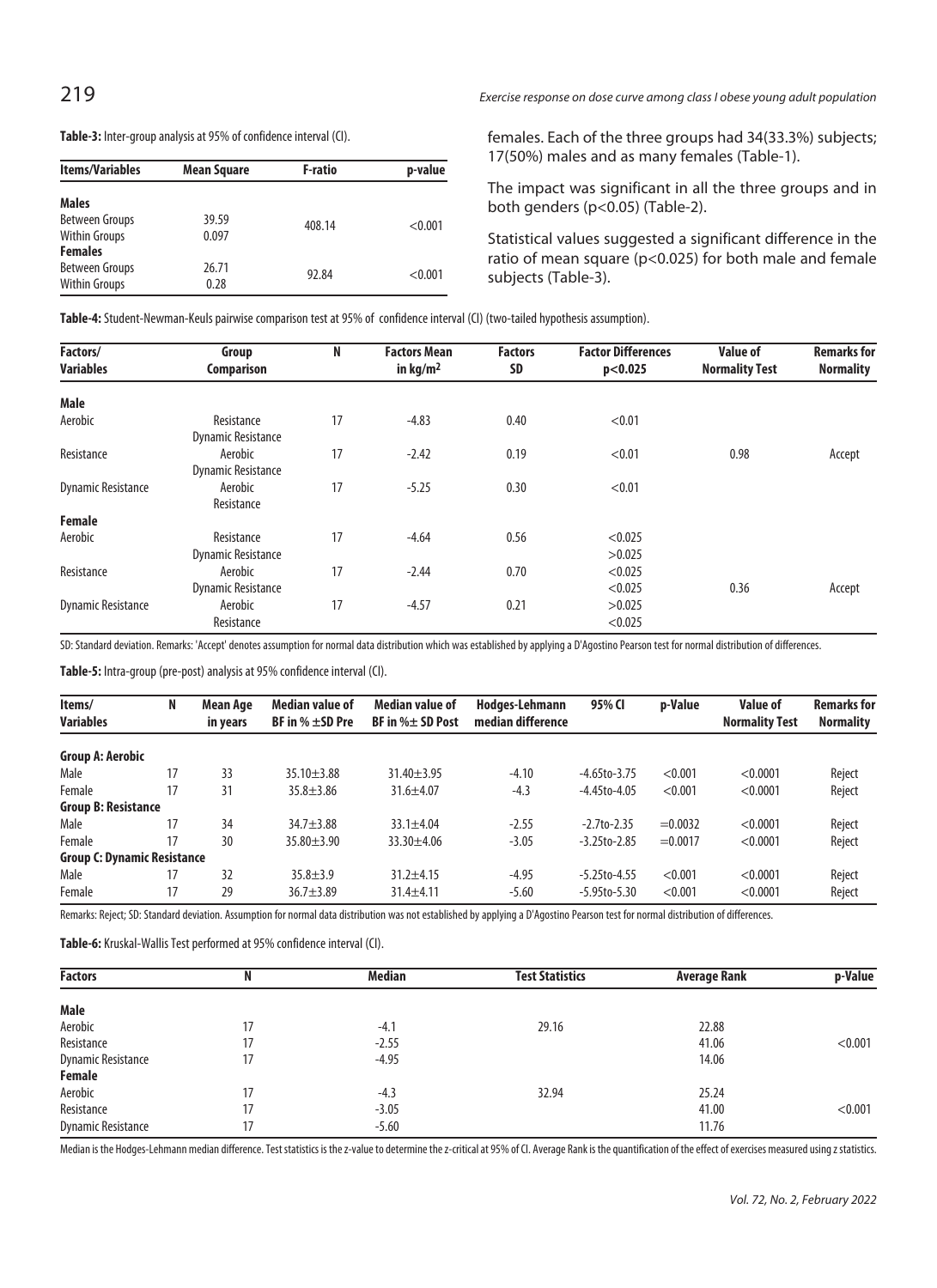| Factors/                  | Group                     | N  | <b>Factors Median</b> | <b>Factor Differences</b> | <b>Value of</b>       | <b>Remarks for</b> |
|---------------------------|---------------------------|----|-----------------------|---------------------------|-----------------------|--------------------|
| Variables                 | <b>Comparison</b>         |    | <b>Difference</b>     | p<0.025                   | <b>Normality Test</b> | <b>Normality</b>   |
| Male                      |                           |    |                       |                           |                       |                    |
| Aerobic                   | Resistance                | 17 | $-4.1$                | < 0.01                    |                       |                    |
|                           | <b>Dynamic Resistance</b> |    |                       | < 0.01                    |                       |                    |
| Resistance                | Aerobic                   | 17 | $-2.55$               | < 0.01                    |                       |                    |
|                           | <b>Dynamic Resistance</b> |    |                       | < 0.01                    | < 0.001               | Reject             |
| <b>Dynamic Resistance</b> | Aerobic                   | 17 | $-4.95$               | < 0.01                    |                       |                    |
|                           | Resistance                |    |                       | < 0.01                    |                       |                    |
| <b>Female</b>             |                           |    |                       |                           |                       |                    |
| Aerobic                   | Resistance                | 17 | $-4.3$                | < 0.01                    |                       |                    |
|                           | <b>Dynamic Resistance</b> |    |                       | < 0.01                    |                       |                    |
| Resistance                | Aerobic                   | 17 | $-3.05$               | < 0.01                    |                       |                    |
|                           | <b>Dynamic Resistance</b> |    |                       | < 0.01                    | < 0.001               | Reject             |
| <b>Dynamic Resistance</b> | Aerobic                   | 17 | $-5.60$               | < 0.01                    |                       |                    |
|                           | Resistance                |    |                       | < 0.01                    |                       |                    |

**Table-7:** Post-hoc Analyses (Conover) test at 95% confidence interval (CI) (two-tailed hypothesis assumption).

Remarks: 'Reject' indicates assumption for normal data distribution was not established by applying a D'Agostino Pearson test for normal distribution of differences.

There was evidence significantly better results in group C males than groups A and B, while in females, the response in groups C and A were found to be equally effective (Table-4).

The BF% values improved significantly ( $p$ <0.025) postintervention in both male and female subjects (Table-5).

In both male and female subjects, the median inter-group differences before and after the interventions significantly differed (p<0.001) (Table-6).

The effect was significantly better in group C than groups A and B (Table-7).

### **Discussion**

The findings revealed that BMI and BF% in dynamic resistance training recorded better values than aerobic and resistance training. These findings are consistent with the earlier findings.23,24 A study revealed that highintensity interval training (HIIT) required 40% less time than moderate-intensity continuous training (MICT) protocol.20 Another study reported aerobic exercise mean reduction of -1.1 BF% after 6 months of training that was far lower than the values observed in resistance (-1.6) and combine protocol (-1.4).25

In a 26-weeks study of obese adults aged 65 years and above with BMI >30kg/m2, participants were randomly allocated into aerobic, resistance and combine therapy groups. The study provided evidence that 6 months of training reduced the values in all three groups.26 On an effect size of 422 participants included in 21 studies, the impact of resistance, endurance and combine therapy approach was determined on body fat mass that witnessed a larger impact in combine therapy groups, followed by endurance training and resistance training groups.27 The pattern of the results suggested that of all the approaches, the impact of aerobic and combine/concurrent exercises were equally effective. Similar findings were reported by the current study.

## **Conclusion**

There was a significant reduction in BMI, BF% and waisthip ratio in all the three groups. Intra-group analysis suggested that all three exercises were effective. However, the impact of dynamic resistance exercises was found to be more effective compared to aerobic and resistance training. In terms of dose-response analysis, dynamic resistance exercises were more potent than aerobic and resistance exercises.

**Acknowledgement:** We are grateful to Dr Sumaira Imran Farooqui for supervision and constant support, and to Mr Ali Farhad for steering us in the right direction.

**Disclaimer:** None.

**Conflict of Interest:** None.

**Source of Funding:** None.

#### **References**

- 1 Upadhyay J, Farr O, Perakakis N, Ghaly W, Mantzoros C. Obesity as a Disease. Med Clin North Am 2018; 102: 13-33.
- 2 Cawley J, Meyerhoefer C, Biener A, Hammer M, Wintfeld N. Savings in Medical Expenditures Associated with Reductions in Body Mass Index Among US Adults with Obesity, by Diabetes Status. Pharmacoeconomics 2014; 33: 707-22.
- 3 Church TS, Thomas DM, Tudor-Locke C, Katzmarzyk PT, Earnest CP, Rodarte RQ, et al. Bouchard C. Trends over 5 decades in US occupation-related physical activity and their associations with